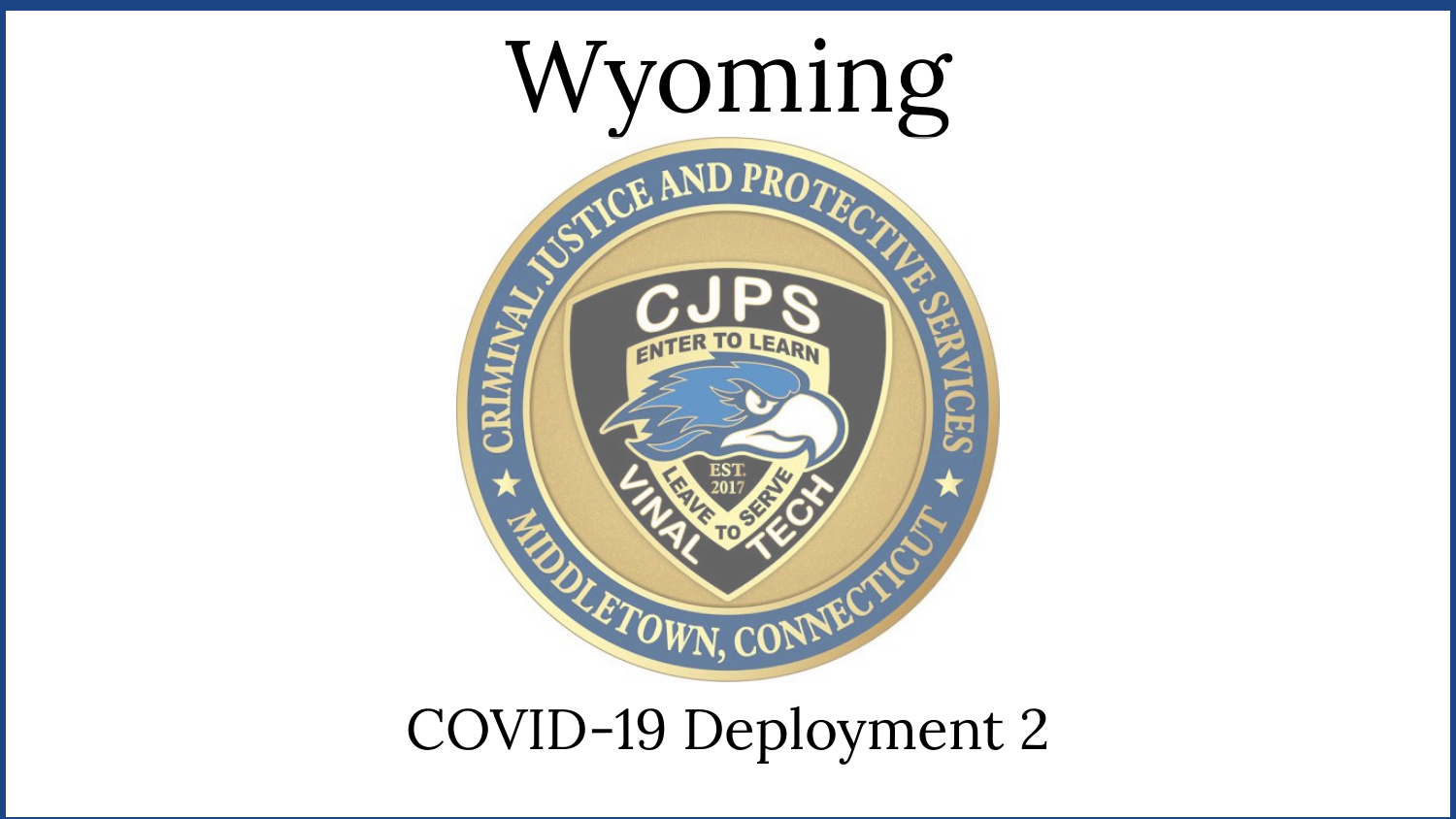## Wyoming Statistics

| Infected |                                                                                                            | <b>Probable Cases</b>  | <b>Deaths</b>         | Cases in last 7 days                      |       |               |                                                |       |
|----------|------------------------------------------------------------------------------------------------------------|------------------------|-----------------------|-------------------------------------------|-------|---------------|------------------------------------------------|-------|
| Wyoming  |                                                                                                            | 25,275                 | 3,406                 | 155                                       | 5,211 |               |                                                |       |
|          |                                                                                                            |                        |                       | *State reporting as of<br>9:43 11/19/2020 |       |               | * State reporting as of<br>9:14 11/18/2020     |       |
|          | Wyoming is the least<br>populated state in the<br>United States with only<br>578,789 people as of<br>2019. |                        |                       |                                           |       |               | Lab Confirmed Cases by<br><b>Risk Exposure</b> | %     |
|          |                                                                                                            |                        | Hot spots             | Infected                                  |       | <b>Deaths</b> | Contact with a known<br>case                   | 32.4% |
|          |                                                                                                            |                        | Natrona County        | 3,576                                     | 27    |               | <b>Community Spread</b>                        | 18.9% |
|          |                                                                                                            |                        | Laramie County        | 3,565                                     | 15    |               | Domestic traveling                             | 4.3%  |
|          |                                                                                                            |                        | <b>Albany County</b>  | 2,647                                     | 8     |               | Communal living                                | 2.0%  |
|          |                                                                                                            |                        | <b>Fremont County</b> | 2,569                                     | 22    |               | International travel                           | 0.2%  |
|          | <b>Wyoming DOH</b>                                                                                         | as of 8:35 11/18/2020* |                       | 2,265<br>Campbell county                  |       |               | Other, unknown, or<br>pending investigation    | 46.7% |

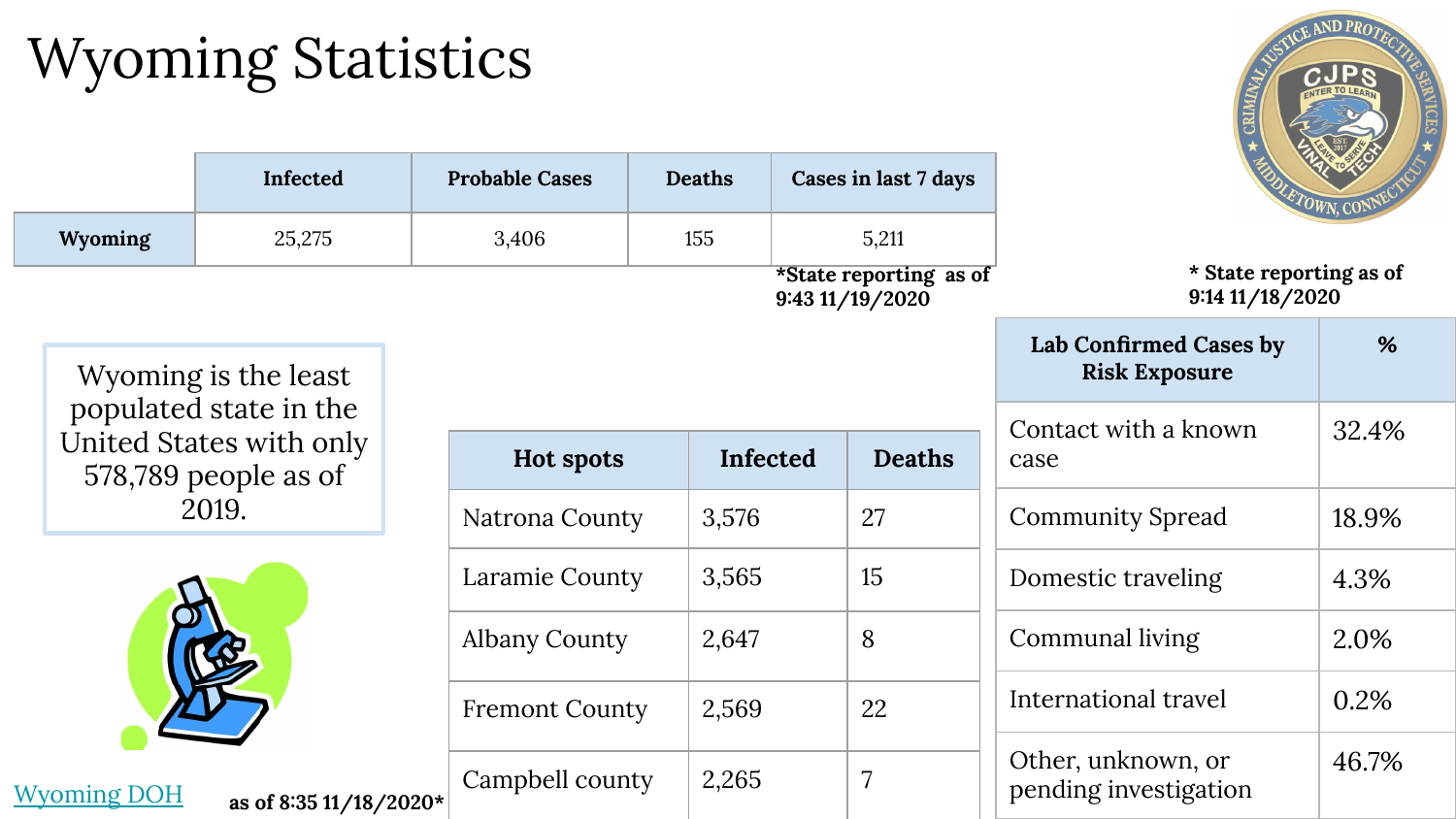### Weather

### Cheyenne, WY

| Thursday   | Friday     | <b>Saturday</b>  | Sunday     | Monday           | Tuesday    | Wednesday  | <b>CEDULETOWS</b> |
|------------|------------|------------------|------------|------------------|------------|------------|-------------------|
| 11/19/2020 | 11/20/2020 | 11/21/2020       | 11/22/2020 | 11/23/2020       | 11/24/2020 | 11/25/2020 |                   |
| Cloudy     | Cloudy     | Partly<br>Cloudy | Sunny      | Partly<br>Cloudy | Cloudy     | Cloudy     |                   |
| High $-56$ | $High-40$  | $High-46$        | $High-42$  | $High-54$        | High-44    | $High-55$  | $\blacktriangle$  |
| $Low-29$   | Low-25     | $Low-21$         | $Low-24$   | Low- $28$        | $Low-31$   | $Low-27$   |                   |

EST- Eastern standard time

- CST- Central standard time
- [MST- Mountain](https://docs.google.com/document/d/1nMdqE-WQJDmEBWAcBYAKCrNVgGb9vv251sYtiwSNCH4/edit) [standard time](https://docs.google.com/document/d/1nMdqE-WQJDmEBWAcBYAKCrNVgGb9vv251sYtiwSNCH4/edit)

PST- Pacific standard time

- Possible chances of snow in the Northwest region of the state
- In South Laramie Range, Wyoming there is a warning for 58 mph winds in effect till 5 AM MST Thursday

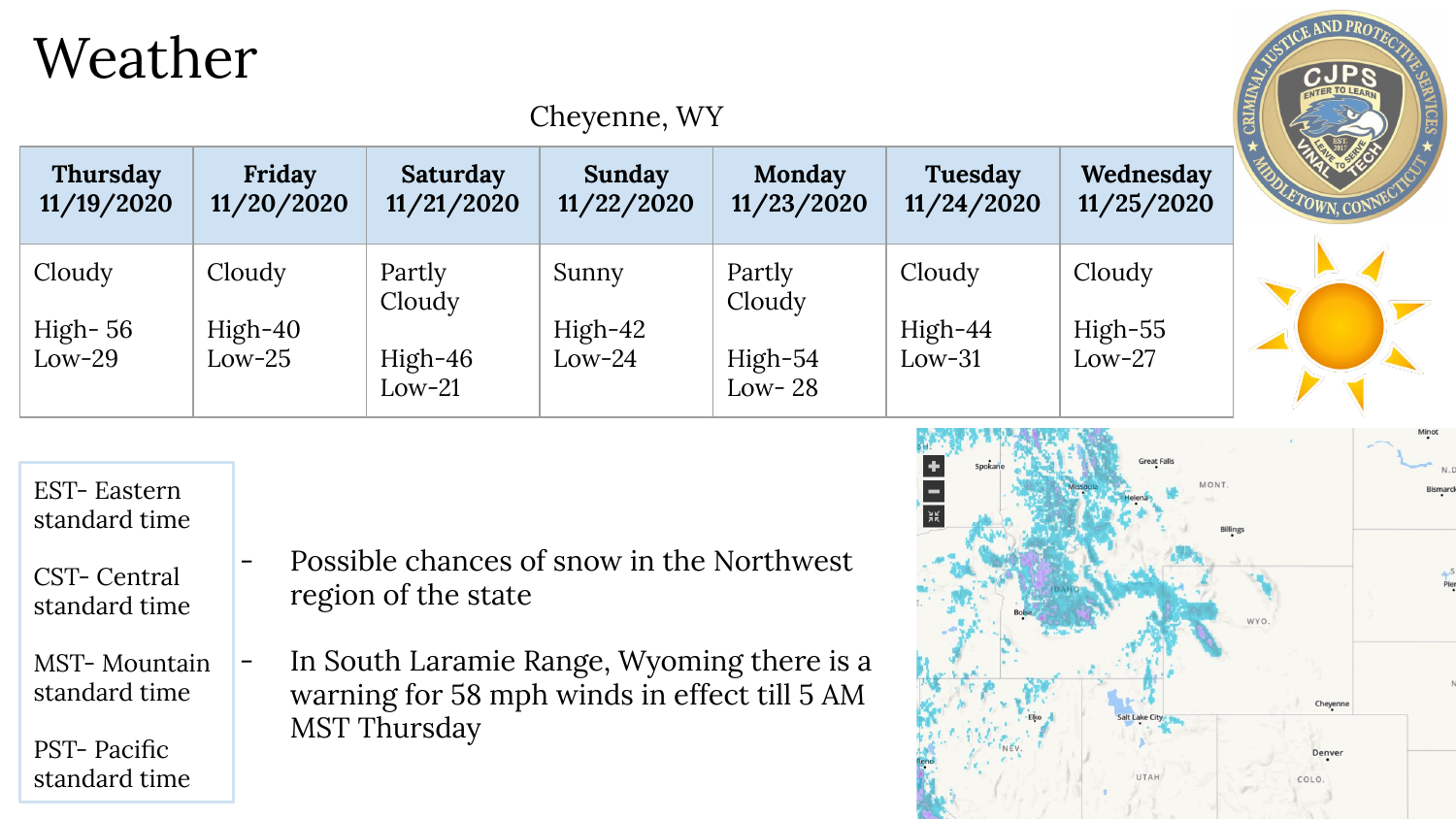## Wyoming State Regulations

County mask orders have been requested and approved for the following [counties:](https://health.wyo.gov/publichealth/infectious-disease-epidemiology-unit/disease/novel-coronavirus/covid-19-orders-and-guidance/)

**[- Teton, Laramie, Albany, Natrona, Sweetwater, Sheridan, Park,](https://health.wyo.gov/publichealth/infectious-disease-epidemiology-unit/disease/novel-coronavirus/covid-19-orders-and-guidance/)  [Lincoln, Goshen, Sublette, Hot Springs, Carbon, Washakie, Uinta](https://health.wyo.gov/publichealth/infectious-disease-epidemiology-unit/disease/novel-coronavirus/covid-19-orders-and-guidance/)**

- [Indoor gatherings of more than 50 people are prohibited](https://drive.google.com/file/d/1cc-6yKjuzWqfOA2ICQBXyBjawxbrFm9Y/view)
- As of 11/18/2020 there are no travel restrictions in Wyoming for US [travelers](https://health.wyo.gov/publichealth/infectious-disease-epidemiology-unit/disease/novel-coronavirus/covid-19-orders-and-guidance/)

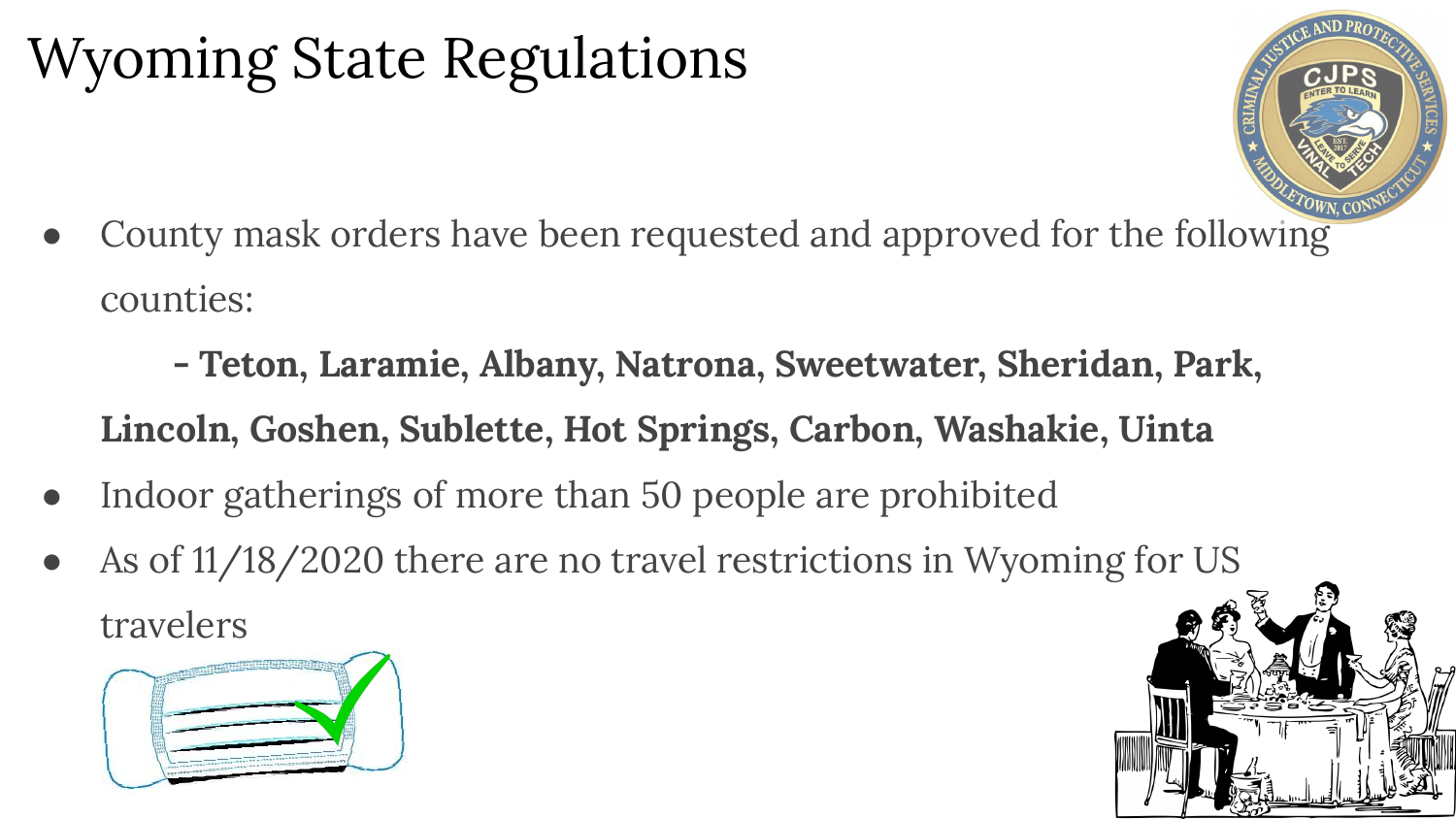# News Headings in Wyoming

**11 Coronavirus related deaths in Wyoming -** <https://health.wyo.gov/eleven-wyoming-coronavirus-related-deaths-added-to-count/>

**Eight counties seek local mask orders-**

[https://www.wyomingnews.com/news/eight-counties-seek-local-mask-orders/article\\_800e6569-5b22-5f5c-965c-e3ae4eeb39aa.html](https://www.wyomingnews.com/news/eight-counties-seek-local-mask-orders/article_800e6569-5b22-5f5c-965c-e3ae4eeb39aa.html)

**Tired to the bone: Hospitals overwhelmed with virus cases**<https://oilcity.news/associated-press/2020/11/18/tired-to-the-bone-hospitals-overwhelmed-with-virus-cases/>

#### **Natrona County health officials release new details about local mask order-**

[https://trib.com/news/state-and-regional/health/natrona-county-health-officials-release-new-details-about-local-mask-order/article\\_de822103-1093-55](https://trib.com/news/state-and-regional/health/natrona-county-health-officials-release-new-details-about-local-mask-order/article_de822103-1093-55df-814e-394bc6ada436.html) [df-814e-394bc6ada436.html](https://trib.com/news/state-and-regional/health/natrona-county-health-officials-release-new-details-about-local-mask-order/article_de822103-1093-55df-814e-394bc6ada436.html)

#### **Wyoming Senate president says he has contracted COVID-19-**

[https://trib.com/news/state-and-regional/govt-and-politics/wyoming-senate-president-says-he-has-contracted-covid-19/article\\_00b5eab6-8f38-507c-a](https://trib.com/news/state-and-regional/govt-and-politics/wyoming-senate-president-says-he-has-contracted-covid-19/article_00b5eab6-8f38-507c-aa6d-a094fa904e24.html) [a6d-a094fa904e24.html](https://trib.com/news/state-and-regional/govt-and-politics/wyoming-senate-president-says-he-has-contracted-covid-19/article_00b5eab6-8f38-507c-aa6d-a094fa904e24.html)

**Gas leak forces highway closure in Wyoming-** <https://oilcity.news/emergency/2020/11/18/gas-leak-forces-highway-closure-in-wyoming/>

#### **Wyoming's latest coronavirus news: Hospitalizations break another record-**

[https://trib.com/news/state-and-regional/health/wyomings-latest-coronavirus-news-hospitalizations-break-another-record/article\\_120a176e-9433-5306](https://trib.com/news/state-and-regional/health/wyomings-latest-coronavirus-news-hospitalizations-break-another-record/article_120a176e-9433-5306-858a-265a1d3eab7d.html) [-858a-265a1d3eab7d.html](https://trib.com/news/state-and-regional/health/wyomings-latest-coronavirus-news-hospitalizations-break-another-record/article_120a176e-9433-5306-858a-265a1d3eab7d.html)

**[Wyoming losing care options as COVID floods region's hospitals](https://www.wyofile.com/wyoming-losing-care-options-as-covid-floods-regions-hospitals/)**[https://www.wyofile.com/wyoming-losing-care-options-as-covid-floods-regions-hospitals](https://www.wyofile.com/wyoming-losing-care-options-as-covid-floods-regions-hospitals/)